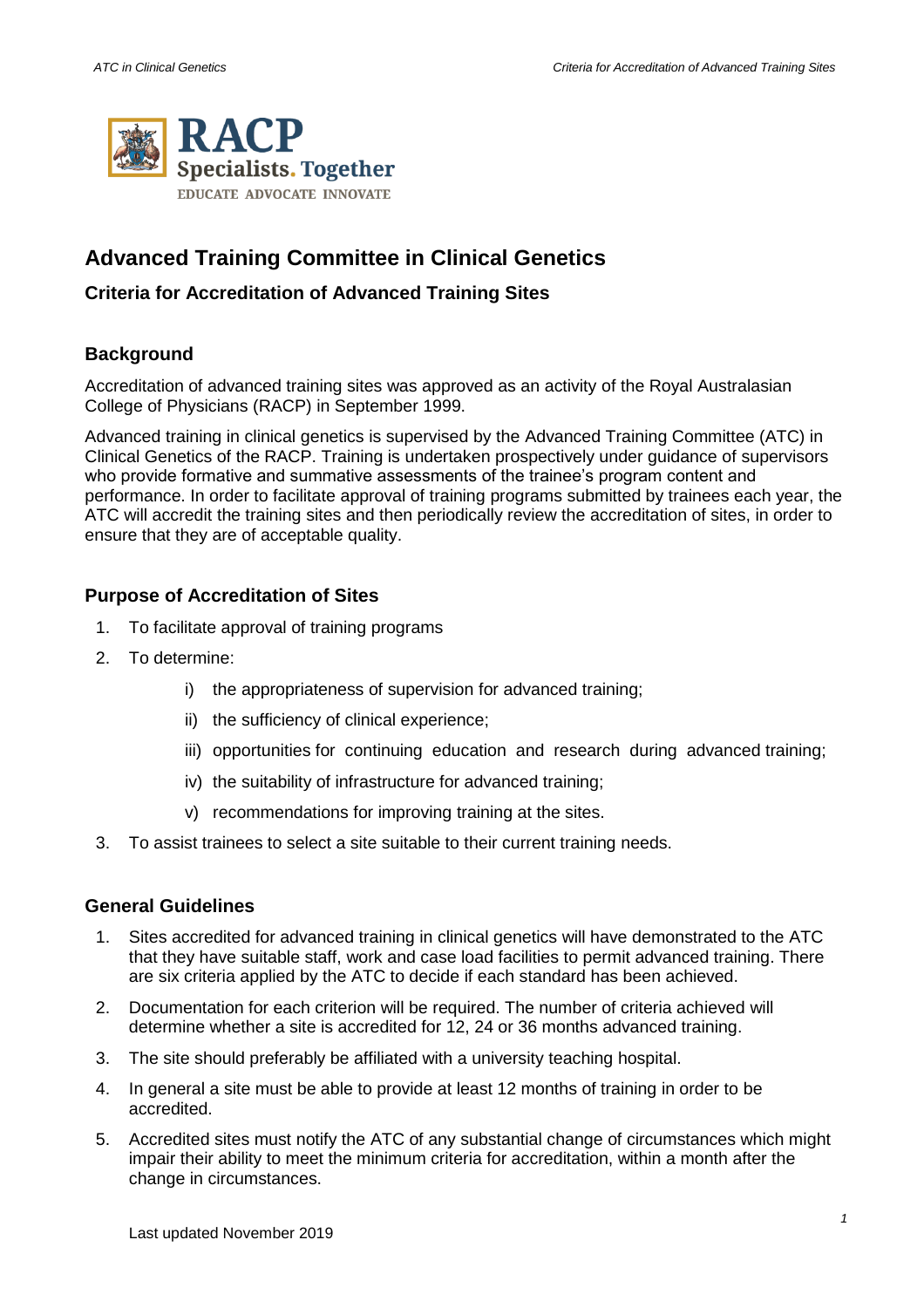- 6. Visits could lead to recommendations for improving training at the site.
- 7. Sites will be visited at least once every 5 years.
- 8. Accreditation applies only to the training positions in place at the time of the site visit. New positions created between site visits may need separate interim accreditation. This would particularly apply when a new subspeciality training position is created at a site which previously did not have positions dedicated to that subspeciality. It is thus important for training sites to advise the ATC when new positions are created so that a decision can be made as to whether the new site falls within the original accreditation. If not, separate provisional accreditation will be required for that position.

## **Accreditation Criteria**

The following criteria will be considered in accreditation of a site.

#### **Criterion 1**

The site will have adequate staff to provide supervision of advanced training.

- 1.1 A clinical geneticist who is a fellow of the RACP or equivalent, or is recognised as a clinical geneticist by the Human Genetics Society of Australasia (HGSA), will be available to act as supervisor.
- 1.2 Trainees can have one or more supervisors, including clinical geneticists whose appointments combine to make a full time appointment. Wherever practicable a trainee should have a minimum of two supervisors.
- 1.3 The clinical geneticist nominated as supervisor must work directly with the advanced trainee and be present to observe direct patient care.
- 1.4 Usually there should be a maximum of two trainees per supervisor.

## **Criterion 2**

There will be sufficient patients and families for advanced training.

- 2.1 The workload of the site will encompass some or all of the range of topics required for advanced training in clinical genetics.
- a) Inpatient consultations
- b) Ambulatory clinics
- c) Clinical experience over the three years of advanced training should include the following: dysmorphology including fetal dysmorphology, prenatal or pre-conception counselling, biochemical genetics and adult onset conditions e.g. neurogenetic clinics, cancer genetics clinics, potential teratogen exposure, conditions identified by population screening programs, skeletal dysplasia.
- 2.2 The site will have an active clinical or basic research program, or will have access to one, in which the trainee can participate sufficiently to obtain experience in research methodology.
- 2.3 The variety of clinical exposure referred to in 2.1(c) above will determine whether the site is accredited for 12, 24 or 36 months of training.

#### **Criterion 3**

Formal training is available in clinical genetics.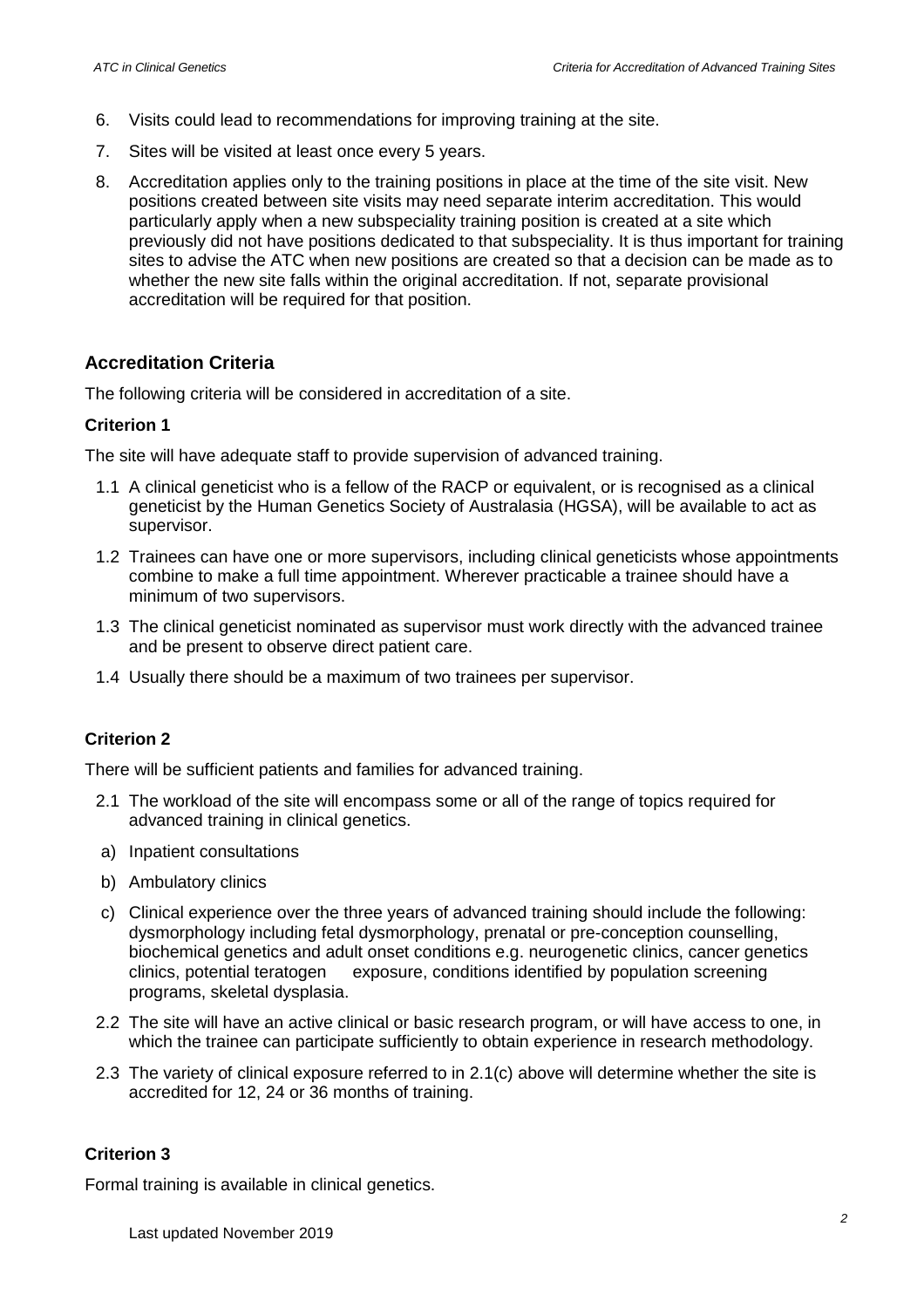- 3.1 The site will provide a lecture program, journal club, grand rounds, seminars, case presentations, X-ray conferences, clinicopathological conferences to provide teaching for the advanced trainee.
- 3.2 The site will encourage the trainee to teach clinical genetics to junior colleagues, undergraduates and other health professions.
- 3.3 The site will provide the opportunity for advanced trainees to attend the annual scientific meeting of the HGSA annually and encourage trainees to attend other educational activities within the state or country.
- 3.4 The extent of formal training available to advanced trainees will contribute to accreditation for 12, 24 or 36 months advanced training.

## **Criterion 4**

There are adequate resources for advanced trainees.

- 4.1 Access to a medical library with current and relevant texts, journals, computer retrieval and search facilities.
- 4.2 Typing and secretarial facilities, desk, access to a computer.

## **Criterion 5**

Quality assurance programs include:

- 5.1 Regular Interdisciplinary meetings
- 5.2 Regular consultations with the supervisor
- 5.3 Other quality assurance activities could include intake meetings, clinical review meetings, perinatal morbidity and mortality meetings, prenatal diagnosis clinic meetings

## **Criterion 6**

Laboratory experience includes:

- 6.1 Access to bench experience in molecular and cytogenetics laboratories
- 6.2 Regular meetings between laboratory and clinical staff
- 6.3 Liaison between laboratory and referring clinicians
- 6.4 Interpretation of results and writing of reports

## **Reporting Process**

Departments will need to complete and return a survey report to the ATC for initial consideration of accreditation and for review of the accreditation status every five years. Site visits are also undertaken every five years. Sites are also required to report to the ATC on any important changes during the five year cycle, particularly relating to creation of new training positions (see point (8) in the "General Guidelines" section).

The report is considered by the ATC and the accreditation decision conveyed to the sites as soon as possible.